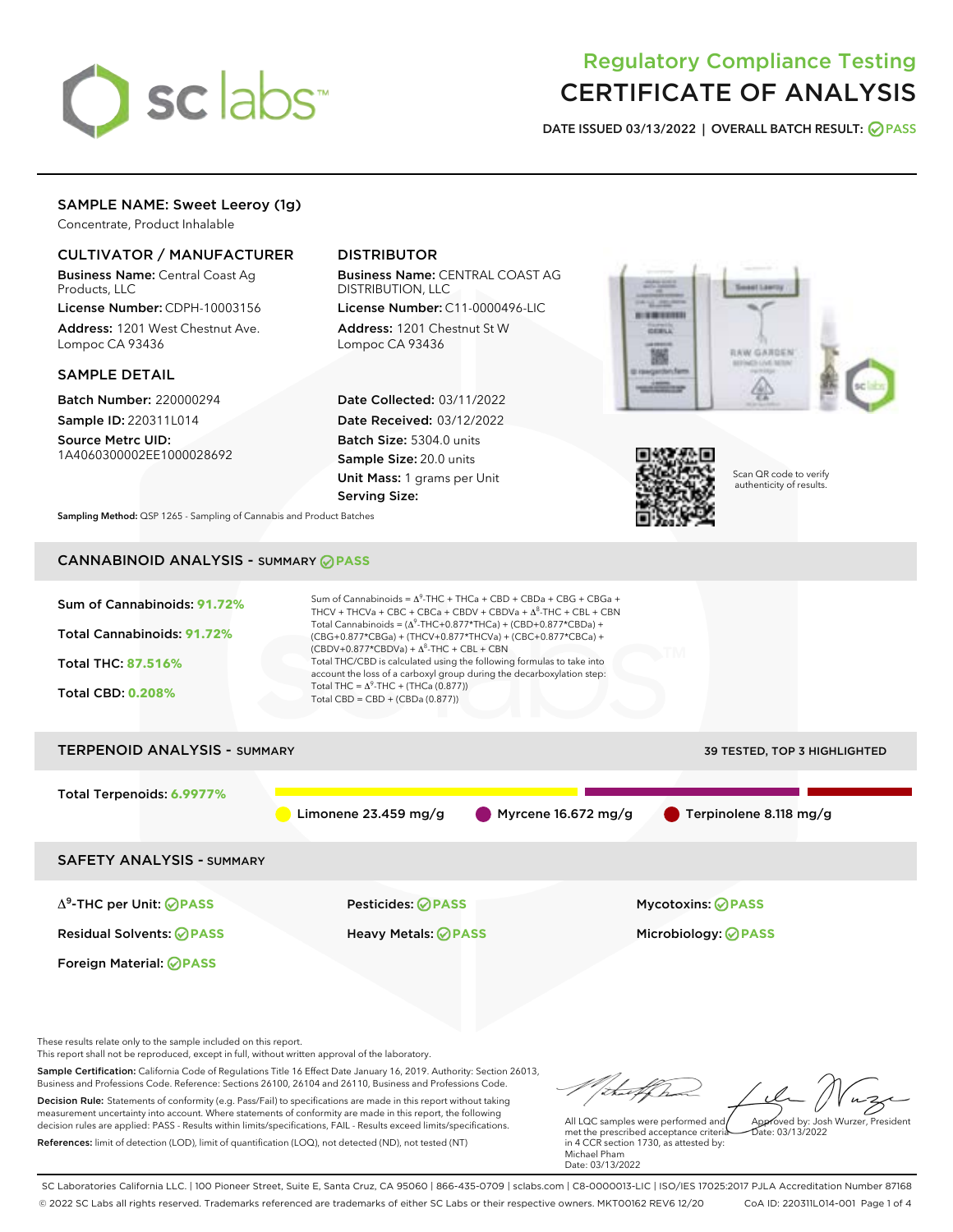



SWEET LEEROY (1G) | DATE ISSUED 03/13/2022 | OVERALL BATCH RESULT: @ PASS

#### CANNABINOID TEST RESULTS - 03/12/2022 2 PASS

Tested by high-performance liquid chromatography with diode-array detection (HPLC-DAD). **Method:** QSP 1157 - Analysis of Cannabinoids by HPLC-DAD

#### TOTAL CANNABINOIDS: **91.72%** Total Cannabinoids (Total THC) + (Total CBD) +

(Total CBG) + (Total THCV) + (Total CBC) +  $(Total CBDV) +  $\Delta^8$ -THC + CBL + CBN$ 

TOTAL THC: **87.516%** Total THC (Δ<sup>9</sup> -THC+0.877\*THCa)

TOTAL CBD: **0.208%**

Total CBD (CBD+0.877\*CBDa)

TOTAL CBG: 3.333% Total CBG (CBG+0.877\*CBGa)

TOTAL THCV: 0.31% Total THCV (THCV+0.877\*THCVa)

TOTAL CBC: 0.25% Total CBC (CBC+0.877\*CBCa)

TOTAL CBDV: ND Total CBDV (CBDV+0.877\*CBDVa)

| <b>COMPOUND</b>  | LOD/LOQ<br>(mg/g)          | <b>MEASUREMENT</b><br><b>UNCERTAINTY</b><br>(mg/g) | <b>RESULT</b><br>(mg/g) | <b>RESULT</b><br>(%) |
|------------------|----------------------------|----------------------------------------------------|-------------------------|----------------------|
| $\Lambda^9$ -THC | 0.06/0.26                  | ±23.454                                            | 875.16                  | 87.516               |
| <b>CBG</b>       | 0.06/0.19                  | ±1.023                                             | 33.33                   | 3.333                |
| <b>THCV</b>      | 0.1/0.2                    | ±0.12                                              | 3.1                     | 0.31                 |
| <b>CBC</b>       | 0.2 / 0.5                  | ±0.06                                              | 2.5                     | 0.25                 |
| <b>CBD</b>       | 0.07/0.29                  | ±0.075                                             | 2.08                    | 0.208                |
| <b>CBN</b>       | 0.1 / 0.3                  | ±0.05                                              | 1.0                     | 0.10                 |
| $\Delta^8$ -THC  | 0.1/0.4                    | N/A                                                | <b>ND</b>               | <b>ND</b>            |
| <b>THCa</b>      | 0.05/0.14                  | N/A                                                | <b>ND</b>               | <b>ND</b>            |
| <b>THCVa</b>     | 0.07 / 0.20                | N/A                                                | <b>ND</b>               | <b>ND</b>            |
| <b>CBDa</b>      | 0.02/0.19                  | N/A                                                | <b>ND</b>               | <b>ND</b>            |
| <b>CBDV</b>      | 0.04 / 0.15                | N/A                                                | <b>ND</b>               | <b>ND</b>            |
| <b>CBDVa</b>     | 0.03 / 0.53                | N/A                                                | <b>ND</b>               | <b>ND</b>            |
| <b>CBGa</b>      | 0.1/0.2                    | N/A                                                | <b>ND</b>               | <b>ND</b>            |
| <b>CBL</b>       | 0.06 / 0.24                | N/A                                                | <b>ND</b>               | <b>ND</b>            |
| <b>CBCa</b>      | 0.07 / 0.28                | N/A                                                | <b>ND</b>               | <b>ND</b>            |
|                  | <b>SUM OF CANNABINOIDS</b> |                                                    | 917.2 mg/g              | 91.72%               |

#### **UNIT MASS: 1 grams per Unit**

| $\Delta^9$ -THC per Unit               | 1100 per-package limit | 875.16 mg/unit | <b>PASS</b> |
|----------------------------------------|------------------------|----------------|-------------|
| <b>Total THC per Unit</b>              |                        | 875.16 mg/unit |             |
| <b>CBD</b> per Unit                    |                        | $2.08$ mg/unit |             |
| <b>Total CBD per Unit</b>              |                        | $2.08$ mg/unit |             |
| <b>Sum of Cannabinoids</b><br>per Unit |                        | 917.2 mg/unit  |             |
| <b>Total Cannabinoids</b><br>per Unit  |                        | 917.2 mg/unit  |             |

| <b>COMPOUND</b>         | LOD/LOQ<br>(mg/g) | ASUREIVI<br><b>UNCERTAINTY</b><br>(mg/g) | <b>RESULT</b><br>(mg/g)                         | <b>RESULT</b><br>$(\%)$ |
|-------------------------|-------------------|------------------------------------------|-------------------------------------------------|-------------------------|
| Limonene                | 0.005 / 0.016     | ±0.2604                                  | 23.459                                          | 2.3459                  |
| <b>Myrcene</b>          | 0.008 / 0.025     | ±0.1667                                  | 16.672                                          | 1.6672                  |
| Terpinolene             | 0.008 / 0.026     | ±0.1291                                  | 8.118                                           | 0.8118                  |
| β-Caryophyllene         | 0.004 / 0.012     | ±0.1501                                  | 5.417                                           | 0.5417                  |
| $\beta$ -Pinene         | 0.004 / 0.014     | ±0.0304                                  | 3.412                                           | 0.3412                  |
| $\alpha$ -Pinene        | 0.005 / 0.017     | ±0.0168                                  | 2.511                                           | 0.2511                  |
| Linalool                | 0.009/0.032       | ±0.0741                                  | 2.503                                           | 0.2503                  |
| <b>B-Ocimene</b>        | 0.006 / 0.020     | ±0.0529                                  | 2.117                                           | 0.2117                  |
| $\alpha$ -Humulene      | 0.009 / 0.029     | ±0.0301                                  | 1.203                                           | 0.1203                  |
| Fenchol                 | 0.010 / 0.034     | ±0.0354                                  | 1.175                                           | 0.1175                  |
| Terpineol               | 0.009 / 0.031     | ±0.0289                                  | 0.604                                           | 0.0604                  |
| Camphene                | 0.005 / 0.015     | ±0.0034                                  | 0.374                                           | 0.0374                  |
| $\alpha$ -Phellandrene  | 0.006 / 0.020     | ±0.0034                                  | 0.325                                           | 0.0325                  |
| trans-ß-Farnesene       | 0.008 / 0.025     | ±0.0077                                  | 0.278                                           | 0.0278                  |
| $\Delta^3$ -Carene      | 0.005 / 0.018     | ±0.0029                                  | 0.258                                           | 0.0258                  |
| $\alpha$ -Terpinene     | 0.005 / 0.017     | ±0.0029                                  | 0.249                                           | 0.0249                  |
| Valencene               | 0.009 / 0.030     | ±0.0131                                  | 0.244                                           | 0.0244                  |
| $\alpha$ -Bisabolol     | 0.008 / 0.026     | ±0.0099                                  | 0.238                                           | 0.0238                  |
| $\gamma$ -Terpinene     | 0.006 / 0.018     | ±0.0025                                  | 0.186                                           | 0.0186                  |
| <b>Borneol</b>          | 0.005 / 0.016     | ±0.0059                                  | 0.180                                           | 0.0180                  |
| Fenchone                | 0.009 / 0.028     | ±0.0020                                  | 0.089                                           | 0.0089                  |
| Nerolidol               | 0.006 / 0.019     | ±0.0039                                  | 0.080                                           | 0.0080                  |
| Eucalyptol              | 0.006 / 0.018     | ±0.0009                                  | 0.045                                           | 0.0045                  |
| Geraniol                | 0.002 / 0.007     | ±0.0014                                  | 0.040                                           | 0.0040                  |
| Caryophyllene<br>Oxide  | 0.010 / 0.033     | ±0.0014                                  | 0.040                                           | 0.0040                  |
| Guaiol                  | 0.009 / 0.030     | ±0.0014                                  | 0.039                                           | 0.0039                  |
| Sabinene                | 0.004 / 0.014     | ±0.0003                                  | 0.034                                           | 0.0034                  |
| Sabinene Hydrate        | 0.006 / 0.022     | ±0.0010                                  | 0.034                                           | 0.0034                  |
| p-Cymene                | 0.005 / 0.016     | ±0.0006                                  | 0.031                                           | 0.0031                  |
| Citronellol             | 0.003 / 0.010     | ±0.0008                                  | 0.022                                           | 0.0022                  |
| Isoborneol              | 0.004 / 0.012     | N/A                                      | <loq< th=""><th><loq< th=""></loq<></th></loq<> | <loq< th=""></loq<>     |
| Nerol                   | 0.003 / 0.011     | N/A                                      | <loq< th=""><th><loq< th=""></loq<></th></loq<> | <loq< th=""></loq<>     |
| Isopulegol              | 0.005 / 0.016     | N/A                                      | <b>ND</b>                                       | ND                      |
| Camphor                 | 0.006 / 0.019     | N/A                                      | ND                                              | ND                      |
| Menthol                 | 0.008 / 0.025     | N/A                                      | ND                                              | ND                      |
| Pulegone                | 0.003 / 0.011     | N/A                                      | ND                                              | ND                      |
| <b>Geranyl Acetate</b>  | 0.004 / 0.014     | N/A                                      | ND                                              | ND                      |
| $\alpha$ -Cedrene       | 0.005 / 0.016     | N/A                                      | ND                                              | ND                      |
| Cedrol                  | 0.008 / 0.027     | N/A                                      | ND                                              | ND                      |
| <b>TOTAL TERPENOIDS</b> |                   |                                          | 69.977 mg/g                                     | 6.9977%                 |

SC Laboratories California LLC. | 100 Pioneer Street, Suite E, Santa Cruz, CA 95060 | 866-435-0709 | sclabs.com | C8-0000013-LIC | ISO/IES 17025:2017 PJLA Accreditation Number 87168 © 2022 SC Labs all rights reserved. Trademarks referenced are trademarks of either SC Labs or their respective owners. MKT00162 REV6 12/20 CoA ID: 220311L014-001 Page 2 of 4

# TERPENOID TEST RESULTS - 03/13/2022

Terpene analysis utilizing gas chromatography-flame ionization detection (GC-FID). **Method:** QSP 1192 - Analysis of Terpenoids by GC-FID

MEACUREMENT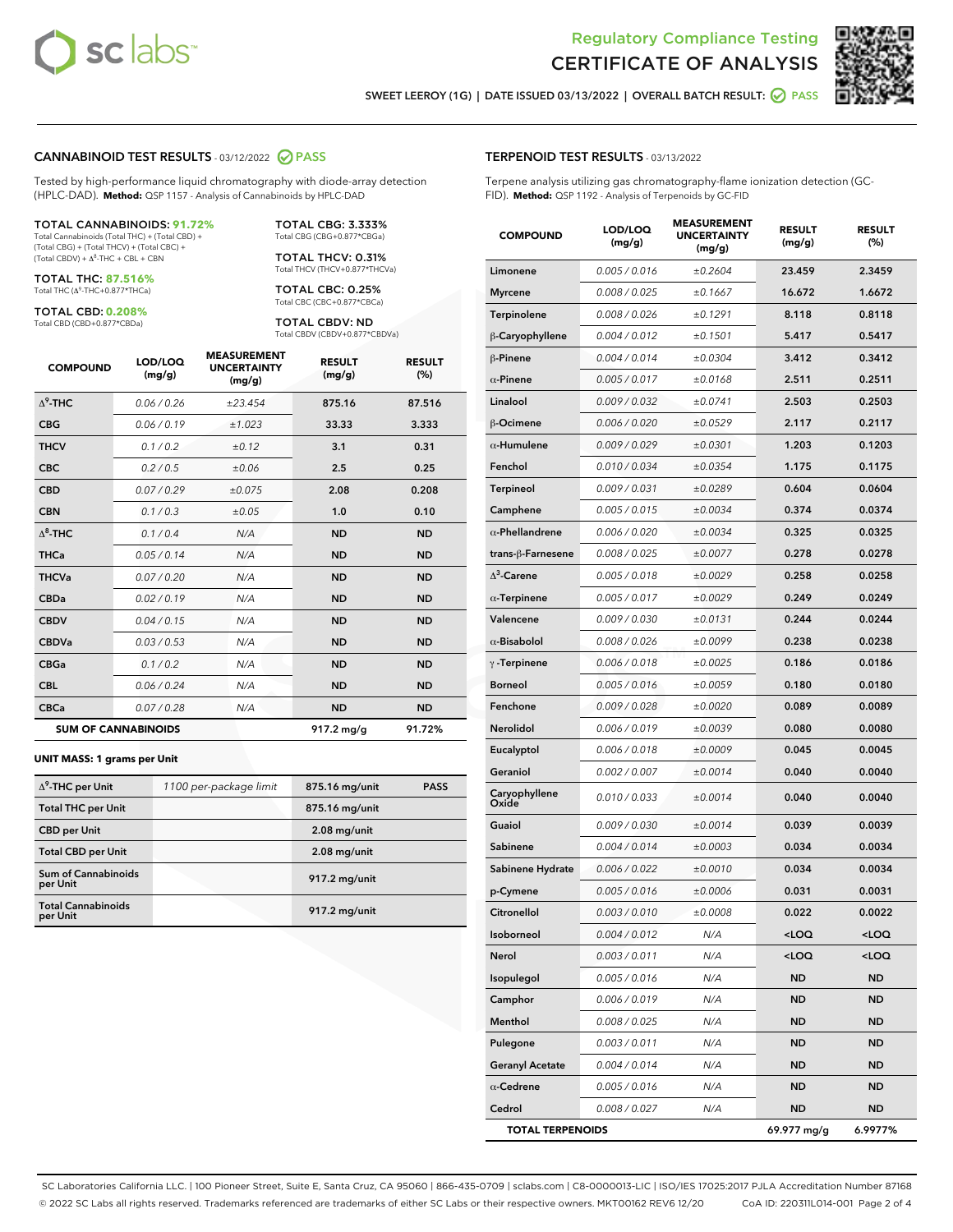



SWEET LEEROY (1G) | DATE ISSUED 03/13/2022 | OVERALL BATCH RESULT:  $\bigotimes$  PASS

# CATEGORY 1 PESTICIDE TEST RESULTS - 03/13/2022 2 PASS

Pesticide and plant growth regulator analysis utilizing high-performance liquid chromatography-mass spectrometry (HPLC-MS) or gas chromatography-mass spectrometry (GC-MS). \*GC-MS utilized where indicated. **Method:** QSP 1212 - Analysis of Pesticides and Mycotoxins by LC-MS or QSP 1213 - Analysis of Pesticides by GC-MS

| <b>COMPOUND</b>             | LOD/LOQ<br>$(\mu g/g)$ | <b>ACTION</b><br>LIMIT<br>$(\mu g/g)$ | <b>MEASUREMENT</b><br><b>UNCERTAINTY</b><br>$(\mu g/g)$ | <b>RESULT</b><br>$(\mu g/g)$ | <b>RESULT</b> |
|-----------------------------|------------------------|---------------------------------------|---------------------------------------------------------|------------------------------|---------------|
| <b>Aldicarb</b>             | 0.03 / 0.08            | $\geq$ LOD                            | N/A                                                     | <b>ND</b>                    | <b>PASS</b>   |
| Carbofuran                  | 0.02 / 0.05            | $\ge$ LOD                             | N/A                                                     | <b>ND</b>                    | <b>PASS</b>   |
| Chlordane*                  | 0.03/0.08              | $>$ LOD                               | N/A                                                     | <b>ND</b>                    | <b>PASS</b>   |
| Chlorfenapyr*               | 0.03/0.10              | $>$ LOD                               | N/A                                                     | <b>ND</b>                    | <b>PASS</b>   |
| Chlorpyrifos                | 0.02 / 0.06            | $>$ LOD                               | N/A                                                     | <b>ND</b>                    | <b>PASS</b>   |
| Coumaphos                   | 0.02 / 0.07            | $\geq$ LOD                            | N/A                                                     | <b>ND</b>                    | <b>PASS</b>   |
| <b>Daminozide</b>           | 0.02 / 0.07            | $\ge$ LOD                             | N/A                                                     | <b>ND</b>                    | <b>PASS</b>   |
| <b>Dichlorvos</b><br>(DDVP) | 0.03/0.09              | $\geq$ LOD                            | N/A                                                     | <b>ND</b>                    | <b>PASS</b>   |
| Dimethoate                  | 0.03 / 0.08            | $>$ LOD                               | N/A                                                     | <b>ND</b>                    | <b>PASS</b>   |
| Ethoprophos                 | 0.03/0.10              | $\geq$ LOD                            | N/A                                                     | <b>ND</b>                    | <b>PASS</b>   |
| Etofenprox                  | 0.02 / 0.06            | > LOD                                 | N/A                                                     | <b>ND</b>                    | <b>PASS</b>   |
| Fenoxycarb                  | 0.03 / 0.08            | $\geq$ LOD                            | N/A                                                     | <b>ND</b>                    | <b>PASS</b>   |
| Fipronil                    | 0.03 / 0.08            | $\ge$ LOD                             | N/A                                                     | <b>ND</b>                    | <b>PASS</b>   |
| Imazalil                    | 0.02 / 0.06            | $\ge$ LOD                             | N/A                                                     | <b>ND</b>                    | <b>PASS</b>   |
| <b>Methiocarb</b>           | 0.02 / 0.07            | $\ge$ LOD                             | N/A                                                     | <b>ND</b>                    | <b>PASS</b>   |
| Parathion-methyl            | 0.03/0.10              | > LOD                                 | N/A                                                     | <b>ND</b>                    | <b>PASS</b>   |
| <b>Mevinphos</b>            | 0.03/0.09              | $\ge$ LOD                             | N/A                                                     | <b>ND</b>                    | <b>PASS</b>   |
| Paclobutrazol               | 0.02 / 0.05            | $\ge$ LOD                             | N/A                                                     | <b>ND</b>                    | <b>PASS</b>   |
| Propoxur                    | 0.03 / 0.09            | $\geq$ LOD                            | N/A                                                     | <b>ND</b>                    | <b>PASS</b>   |
| Spiroxamine                 | 0.03 / 0.08            | $\ge$ LOD                             | N/A                                                     | <b>ND</b>                    | <b>PASS</b>   |
| Thiacloprid                 | 0.03/0.10              | $>$ LOD                               | N/A                                                     | <b>ND</b>                    | <b>PASS</b>   |

# CATEGORY 2 PESTICIDE TEST RESULTS - 03/13/2022 @ PASS

| <b>COMPOUND</b>          | LOD/LOO<br>$(\mu g/g)$ | <b>ACTION</b><br><b>LIMIT</b><br>(µg/g) | <b>MEASUREMENT</b><br><b>UNCERTAINTY</b><br>$(\mu g/g)$ | <b>RESULT</b><br>$(\mu g/g)$ | <b>RESULT</b> |  |
|--------------------------|------------------------|-----------------------------------------|---------------------------------------------------------|------------------------------|---------------|--|
| Abamectin                | 0.03/0.10              | 0.1                                     | N/A                                                     | <b>ND</b>                    | <b>PASS</b>   |  |
| Acephate                 | 0.02/0.07              | 0.1                                     | N/A                                                     | <b>ND</b>                    | <b>PASS</b>   |  |
| Acequinocyl              | 0.02/0.07              | 0.1                                     | N/A                                                     | <b>ND</b>                    | <b>PASS</b>   |  |
| Acetamiprid              | 0.02/0.05              | 0.1                                     | N/A                                                     | <b>ND</b>                    | <b>PASS</b>   |  |
| Azoxystrobin             | 0.02/0.07              | 0.1                                     | N/A                                                     | <b>ND</b>                    | <b>PASS</b>   |  |
| <b>Bifenazate</b>        | 0.01/0.04              | 0.1                                     | N/A                                                     | <b>ND</b>                    | <b>PASS</b>   |  |
| <b>Bifenthrin</b>        | 0.02/0.05              | 3                                       | N/A                                                     | <b>ND</b>                    | <b>PASS</b>   |  |
| <b>Boscalid</b>          | 0.03/0.09              | 0.1                                     | N/A                                                     | <b>ND</b>                    | <b>PASS</b>   |  |
| Captan                   | 0.19/0.57              | 0.7                                     | N/A                                                     | <b>ND</b>                    | <b>PASS</b>   |  |
| Carbaryl                 | 0.02/0.06              | 0.5                                     | N/A                                                     | <b>ND</b>                    | <b>PASS</b>   |  |
| Chlorantranilip-<br>role | 0.04/0.12              | 10                                      | N/A                                                     | <b>ND</b>                    | <b>PASS</b>   |  |
| Clofentezine             | 0.03/0.09              | 0.1                                     | N/A                                                     | <b>ND</b>                    | <b>PASS</b>   |  |

# CATEGORY 2 PESTICIDE TEST RESULTS - 03/13/2022 continued

| <b>COMPOUND</b>               | LOD/LOQ<br>(µg/g) | <b>ACTION</b><br><b>LIMIT</b><br>(µg/g) | <b>MEASUREMENT</b><br><b>UNCERTAINTY</b><br>$(\mu g/g)$ | <b>RESULT</b><br>(µg/g) | <b>RESULT</b> |
|-------------------------------|-------------------|-----------------------------------------|---------------------------------------------------------|-------------------------|---------------|
| Cyfluthrin                    | 0.12 / 0.38       | $\overline{c}$                          | N/A                                                     | <b>ND</b>               | <b>PASS</b>   |
| Cypermethrin                  | 0.11 / 0.32       | 1                                       | N/A                                                     | <b>ND</b>               | <b>PASS</b>   |
| <b>Diazinon</b>               | 0.02 / 0.05       | 0.1                                     | N/A                                                     | <b>ND</b>               | <b>PASS</b>   |
| Dimethomorph                  | 0.03 / 0.09       | $\overline{2}$                          | N/A                                                     | <b>ND</b>               | <b>PASS</b>   |
| Etoxazole                     | 0.02 / 0.06       | 0.1                                     | N/A                                                     | <b>ND</b>               | <b>PASS</b>   |
| Fenhexamid                    | 0.03 / 0.09       | 0.1                                     | N/A                                                     | <b>ND</b>               | <b>PASS</b>   |
| Fenpyroximate                 | 0.02 / 0.06       | 0.1                                     | N/A                                                     | <b>ND</b>               | <b>PASS</b>   |
| Flonicamid                    | 0.03 / 0.10       | 0.1                                     | N/A                                                     | <b>ND</b>               | <b>PASS</b>   |
| Fludioxonil                   | 0.03 / 0.10       | 0.1                                     | N/A                                                     | <b>ND</b>               | <b>PASS</b>   |
| Hexythiazox                   | 0.02 / 0.07       | 0.1                                     | N/A                                                     | <b>ND</b>               | <b>PASS</b>   |
| Imidacloprid                  | 0.04 / 0.11       | 5                                       | N/A                                                     | <b>ND</b>               | <b>PASS</b>   |
| Kresoxim-methyl               | 0.02 / 0.07       | 0.1                                     | N/A                                                     | <b>ND</b>               | <b>PASS</b>   |
| Malathion                     | 0.03 / 0.09       | 0.5                                     | N/A                                                     | <b>ND</b>               | <b>PASS</b>   |
| Metalaxyl                     | 0.02 / 0.07       | $\overline{c}$                          | N/A                                                     | <b>ND</b>               | <b>PASS</b>   |
| Methomyl                      | 0.03 / 0.10       | 1                                       | N/A                                                     | <b>ND</b>               | <b>PASS</b>   |
| Myclobutanil                  | 0.03 / 0.09       | 0.1                                     | N/A                                                     | <b>ND</b>               | <b>PASS</b>   |
| <b>Naled</b>                  | 0.02 / 0.07       | 0.1                                     | N/A                                                     | <b>ND</b>               | <b>PASS</b>   |
| Oxamyl                        | 0.04 / 0.11       | 0.5                                     | N/A                                                     | <b>ND</b>               | <b>PASS</b>   |
| Pentachloronitro-<br>benzene* | 0.03 / 0.09       | 0.1                                     | N/A                                                     | <b>ND</b>               | <b>PASS</b>   |
| Permethrin                    | 0.04 / 0.12       | 0.5                                     | N/A                                                     | <b>ND</b>               | <b>PASS</b>   |
| Phosmet                       | 0.03 / 0.10       | 0.1                                     | N/A                                                     | <b>ND</b>               | <b>PASS</b>   |
| Piperonyl<br><b>Butoxide</b>  | 0.02 / 0.07       | 3                                       | N/A                                                     | <b>ND</b>               | <b>PASS</b>   |
| Prallethrin                   | 0.03 / 0.08       | 0.1                                     | N/A                                                     | <b>ND</b>               | <b>PASS</b>   |
| Propiconazole                 | 0.02 / 0.07       | 0.1                                     | N/A                                                     | <b>ND</b>               | <b>PASS</b>   |
| Pyrethrins                    | 0.04 / 0.12       | 0.5                                     | N/A                                                     | <b>ND</b>               | <b>PASS</b>   |
| Pyridaben                     | 0.02 / 0.07       | 0.1                                     | N/A                                                     | <b>ND</b>               | <b>PASS</b>   |
| Spinetoram                    | 0.02 / 0.07       | 0.1                                     | N/A                                                     | <b>ND</b>               | <b>PASS</b>   |
| Spinosad                      | 0.02 / 0.07       | 0.1                                     | N/A                                                     | <b>ND</b>               | <b>PASS</b>   |
| Spiromesifen                  | 0.02 / 0.05       | 0.1                                     | N/A                                                     | <b>ND</b>               | <b>PASS</b>   |
| Spirotetramat                 | 0.02 / 0.06       | 0.1                                     | N/A                                                     | <b>ND</b>               | <b>PASS</b>   |
| Tebuconazole                  | 0.02 / 0.07       | 0.1                                     | N/A                                                     | <b>ND</b>               | <b>PASS</b>   |
| Thiamethoxam                  | 0.03 / 0.10       | 5                                       | N/A                                                     | <b>ND</b>               | <b>PASS</b>   |
| Trifloxystrobin               | 0.03 / 0.08       | 0.1                                     | N/A                                                     | <b>ND</b>               | <b>PASS</b>   |

SC Laboratories California LLC. | 100 Pioneer Street, Suite E, Santa Cruz, CA 95060 | 866-435-0709 | sclabs.com | C8-0000013-LIC | ISO/IES 17025:2017 PJLA Accreditation Number 87168 © 2022 SC Labs all rights reserved. Trademarks referenced are trademarks of either SC Labs or their respective owners. MKT00162 REV6 12/20 CoA ID: 220311L014-001 Page 3 of 4